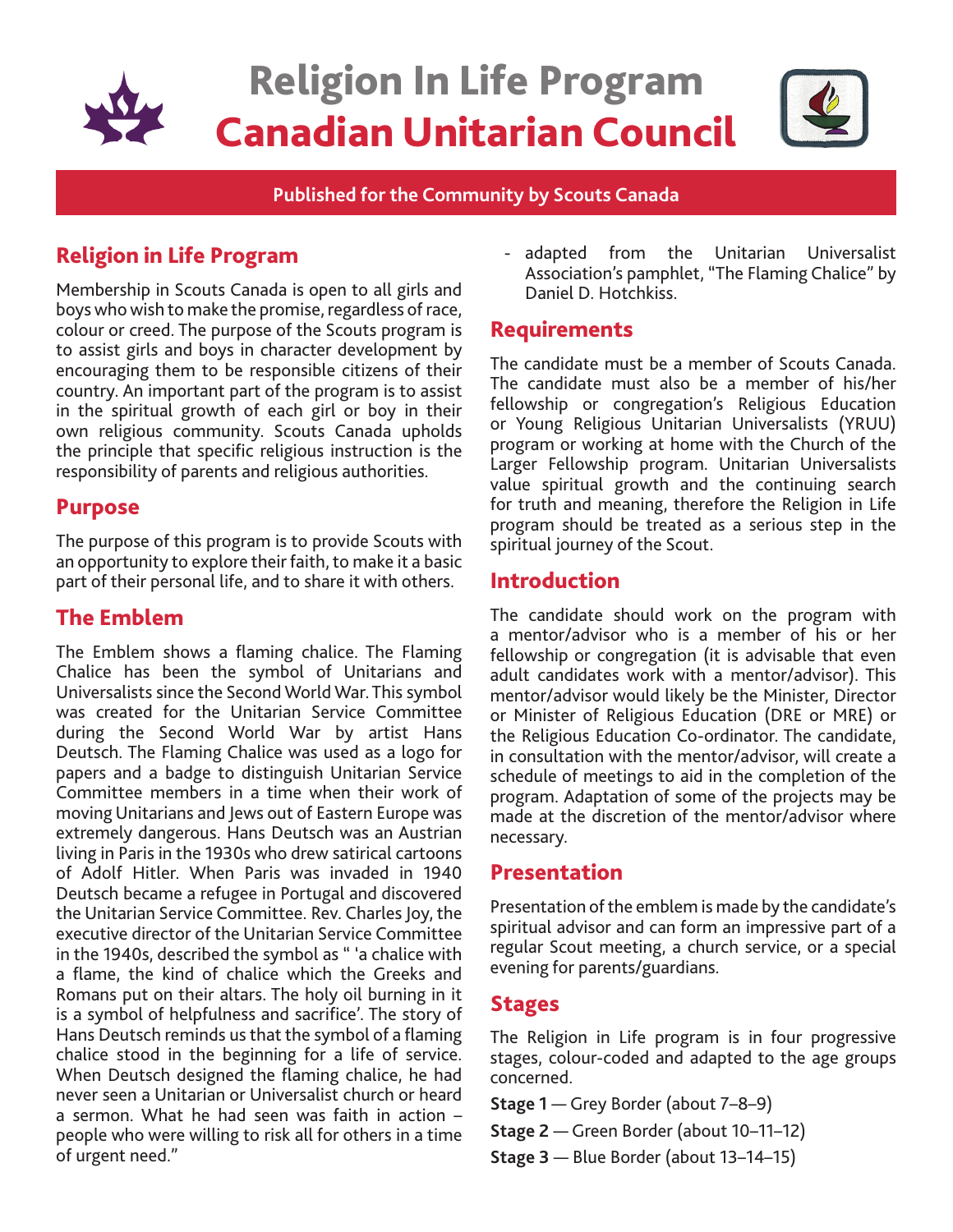**Stage 4** — Red Border (15+)

**Stage 5** – Tan Border (adult)

Candidates may start at any stage appropriate to their age and capabilities. Only one emblem - the latest stage earned is worn.

## Where Obtainable

The emblem may be obtained from provincial offices or through regular badge channels.

## Where Worn

See Scouts Canada *By-Law, Policies and Procedures.*

### The Program

The program is in three parts: Learning, Thinking and Questioning; Action and Service; and Religious Freedom. At each Stage of the program candidates are asked to complete projects in each of the three sections.

## **Requirements**

Learning, Thinking and Questioning

### Stage 1

- a) Learn the seven Unitarian Universalist Principles.
- b) Pick the two that are most important to you and write a short paragraph about why they are important.
- c) Ask someone in your congregation what his/ her favourite Principle is and why. Write his/her answer.

## Stage 2

- a) Learn about the history of your fellowship or congregation. When was it begun, who founded it and why? Which Principles were most important to the founders?
- b) Think about why you attend your fellowship or congregation. Write a few paragraphs about why it is important to you.
- c) Ask at least two members of your fellowship or congregation why they attend. Are their reasons the same as yours? Make some comparisons.

## Stage 3

a) Choose a Canadian Unitarian or Universalist who has influenced Canadian society. Learn about this person's life.

- b) Think about how this person lived Unitarian Universalist principles. Write a short essay about how this person's life has influenced you.
- c) Contact an influential Canadian Unitarian Universalist and ask him/her about his/her influences. Record the answers and make some comments.

### Stage 4

- a) Learn about Unitarianism and/or Universalism in a country outside of North America. (The International Council of Unitarians and Universalists can help you.)
- b) How do Unitarian Universalist practices and principles differ from those in North America? Record your findings.
- c) Contact a member of the International Council of Unitarians and Universalist – ask him or her how this faith has shaped his or her life. Record your findings.

## Stage 5

- a) Learn about the history of Unitarian Universalist Principles.
- b) Find out why Unitarians and Universalists have changed their statements of principles over the years.
- c) Would you change the Principles? How and/or why?

## Action and Service

## Stage 1

Choose one of these projects to complete with the help of your mentor/advisor and other members of your fellowship or congregation.

a) Action – plan a project to help an organization that promotes animal welfare; complete that project. Write a short report that explains how this projects fits with your Unitarian Universalist principles and with Scouting Law.

**Or**

b) Service – help your Care & Connection Committee with a project (party, coffee hour, visiting someone in hospital, etc.). Explain how this fits with your Unitarian Universalist principles, Scouting Law, and why this type of work is important for your community.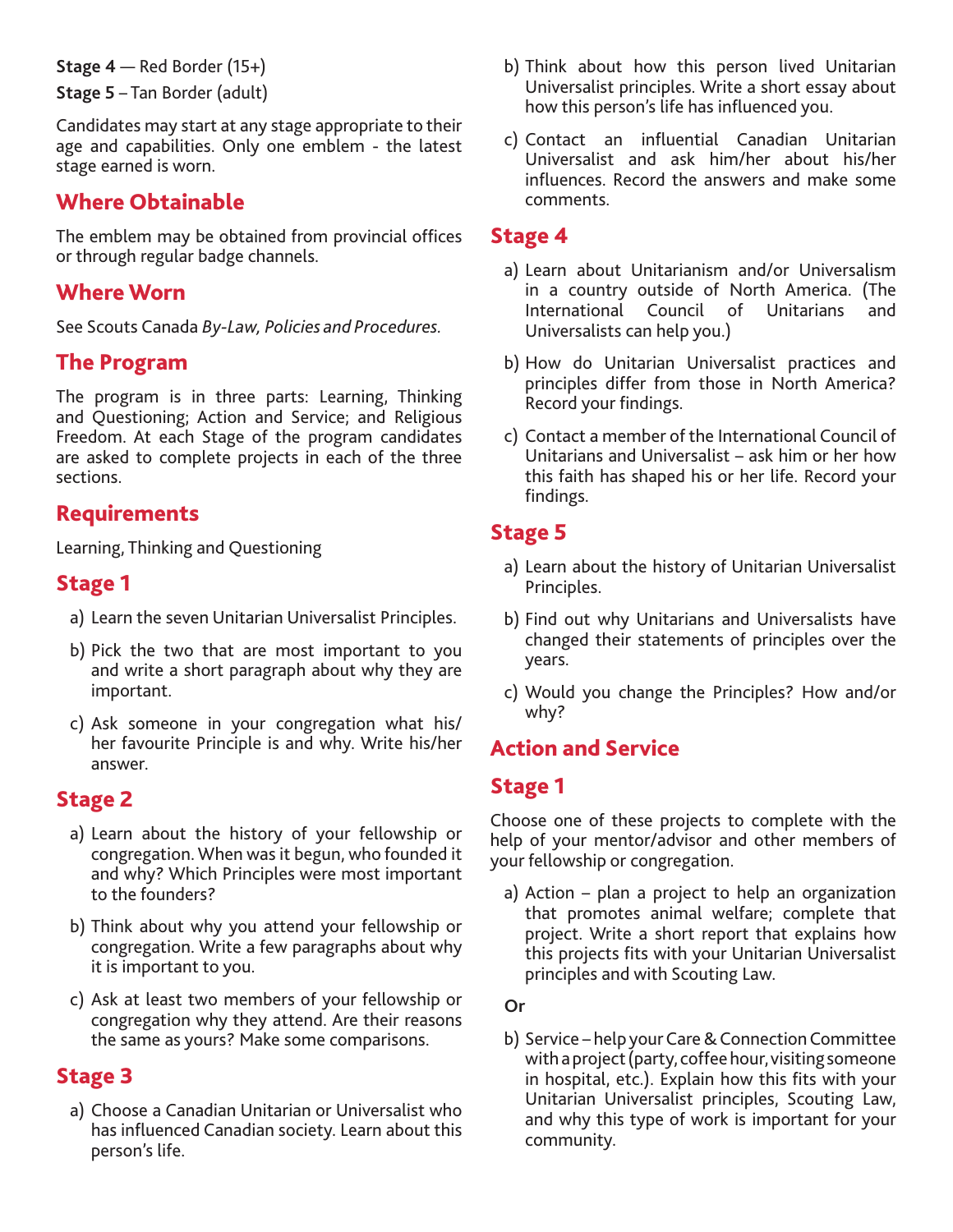# Stage 2

Choose one of these projects to complete with the help of your mentor/advisor and other members of your fellowship or congregation.

a) Action – plan a project to help an organization that promotes peace; complete this project. Explain how this project fits with your Unitarian Universalist principles and Scouting Law.

#### **Or**

b) Service – help your Property Committee with a project (yard clean up, painting, tending garden, etc.). Explain how this fits with Unitarian Universalist principles, Scouting Law, and why this is important to your community.

## Stage 3

Choose one of these projects to complete with the help of your mentor/advisor and other members of your fellowship or congregation.

a) Action – plan a project to help an organization that works to protect the environment; complete this project Explain how this project fits with your Unitarian Universalist principles and Scouting Law.

**Or**

b) Service – help your Worship Committee plan and present a Sunday or special service (Christmas, Dedication, Ingathering, etc.). Explain how this fits with Unitarian Universalist principles, Scouting Law, and why this is important to your community.

### Stage 4

Choose one of these projects to complete with the help of your mentor/advisor and other members of your fellowship or congregation.

a) Action – plan a project to help an organization that promotes gay, lesbian, bisexual and transgender rights; complete this project. Explain how this project fits with your Unitarian Universalist principles and Scouting Law.

**Or**

b) Service – help your Finance Committee with a project (Canvass, Capital Campaign, etc.). Explain how this fits with Unitarian Universalist principles, Scouting Law, and why this is important to your community.

# Stage 5

Choose one Action AND one Service project to complete.

a) Action – help (with more than money) an organization that promotes economic justice in your area (youth co-op, Habitat for Humanity, community garden, etc.)

#### **Or**

- help an organization dedicated to international justice issues (USC, Oxfam, Medecins SansFrontieres, etc.)
- find a way to present the outcome of your project to some or all members of your fellowship or congregation (small group talk, newsletter, Sunday service, etc.). Explain how this project affected you and your understanding of your faith and Scouting.
- b) Service work with your Board of Trustees as an elected member or on a shorter term basis.

**Or**

- work with your Regional or National (CUC) body as an elected member or on a volunteer basis.
- find a way to present the outcome of your work to some or all members of your fellowship or congregation. Explain how this work affected you and your understanding of your faith and Scouting.

# Religious Freedom

# Stage 1

With the help of your mentor/advisor interview three members of the congregation. Find out what "Religious Freedom" means to them. Record their responses in an audio or video medium or on paper. Present your interviews to some or all members of your fellowship or congregation and your Scout unit (if possible).

# Stage 2

With the help of your mentor/advisor and friends from your fellowship or congregation create a skit, slide show, PowerPoint presentation, video, etc. about how your fellowship or congregation lives its commitment to religious freedom. Present this to some or all members of your fellowship or congregation and your Scout unit (if possible).